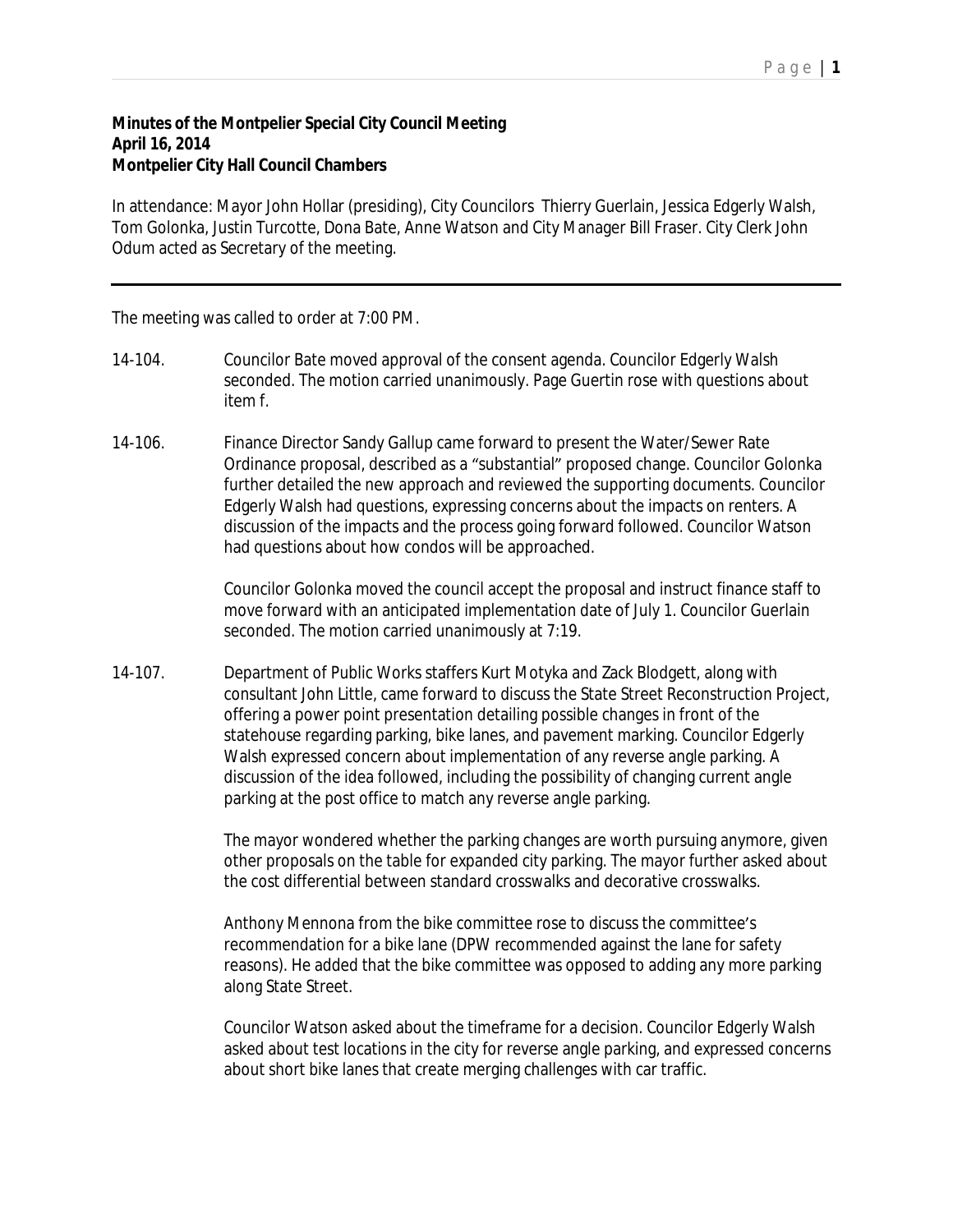Mr. Mennona expressed the bike committee's desire to have a bike lane running the extent of State Street. Mr. Motyka explained why DPW did not deem it as a viable option.

Councilor Turcotte moved the Council request the Parking and Traffic Committees to make separate recommendations to present to the Council as to their preferred method of parking on State Street, and to include costs. Councilor Edgerly Walsh seconded.

The Mayor wanted to find out if the state would be willing to put the money they've agreed to put into angle parking into a garage instead. Councilor Bate felt that any commitment to adopt the reverse angle model should include the conversion of the city's greater angle parking supply to reverse angle.

Councilor Edgerly Walsh asked if a State Street path was necessary given the nearby offroad bike path. Mr. Mennona felt it was needed, as a State Street bike lane would serve a different need. Councilor Watson liked the idea of a bike path in front of the statehouse, and preferred the reverse angle parking. Councilor Golonka was not comfortable with the reverse angle model.

Councilor Guerlain felt the Council should rule immediately on whether to proceed with decorative street markings (adding that he was not in favor of them). He also felt uncomfortable with the reverse angle parking.

Councilor Turcotte explained that his motion was offered to respect the role of the committees and get their input.

Voting aye were Councilors Turcotte and Edgerly Walsh. Voting nay were Councilors Watson, Golonka, Bate and Guerlain. The motion failed at 8:21.

Councilor Guerlain moved the project should not include decorative markings or reverse angle parking. Councilor Golonka seconded. The motion carried on a 4-2 vote at 8:26, with Councilors Bate and Edgerly Walsh opposed.

Councilor Guerlain moved the Council approve bike lane scenario number two (as presented). Councilor Edgerly Walsh seconded. Councilor Turcotte had questions about the bike committee's vision. The motion carried 5-1, with Councilor Turcotte opposed.

14-105. Melissa Perley spoke to the Council regarding the Citizens to Protect Berlin Pond's petition to the Agency of Natural Resources (ANR) asking that rules regarding public access to Berlin Pond revert to their previous complete ban. She reviewed the history of the issue and the importance, and ecological fragility of the pond, asking the council to formally join in the process.

> Councilor Guerlain indicated he felt the council had limited options, before moving that the City Council write a letter to ANR as requested in support of the petition. Councilor Watson seconded.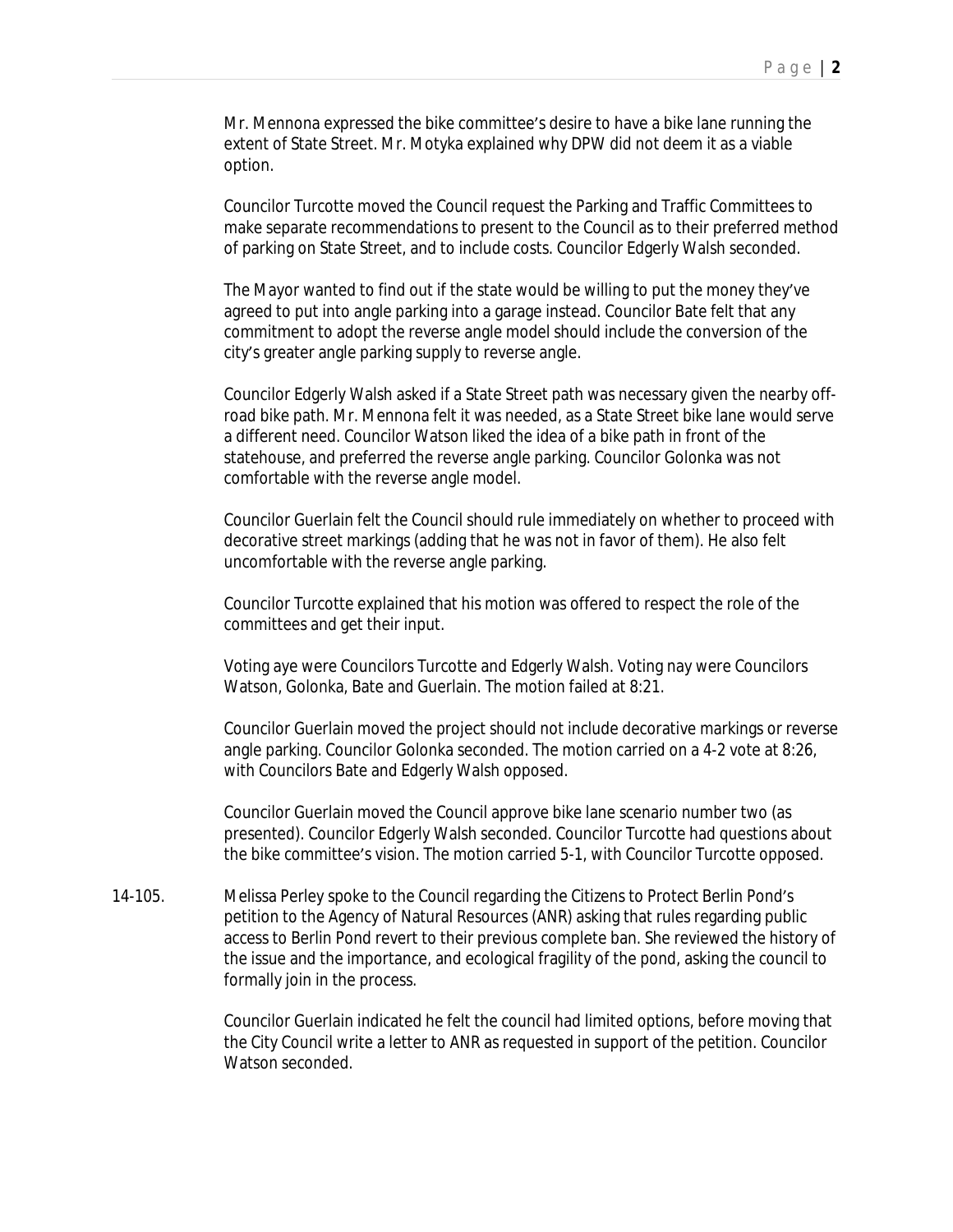Councilor Edgerly Walsh asked about other institutions the group had approached for support.

Bob Hynes addressed the council in opposition to the motion on the table. He cited the petition the city already has before ANR which was specifically focused on gas-powered vehicles/engines, feeling that the city should not push for further restrictions. He also took issue with the suggestion that kayakers and canoers would create greater contamination. He added that Montpelier should respect Berlin's desire for access. Councilor Edgerly Walsh had follow-up questions for Mr. Hynes.

Councilor Turcotte asked if pond turbidity had changed. The City Manager indicated it had gone up slightly.

Councilor Edgerly Walsh asked the City Manager about enforcement on non-motorized access. Mr. Fraser indicated it would be a state responsibility.

The Mayor expressed his support for the motion.

Jay White spoke in favor of the motion, noting the additional scientific information brought to the discussion.

Ann Burcroff addressed the council in response to Mr. Hynes as a canoer and kayaker, suggesting alternative locations for these activities.

Paul Burley rose in support of the motion, noting that pathogens from human bacteria are uniquely dangerous to human health. He also suggested that the statement made by approving the motion would resonate in the rest of the state.

Geoff Beyer, addressing the Council as a member of the Conservation Commission, said the Commission hopes the Council will make a strong statement. He reported that the Conservation Commission has specific concerns about Berlin Pond's particular vulnerabilities.

Barbara White related her conversation with an engineer that designed the treatment plant, relating his desire that the Pond be closed, and that he was willing to write letters to that effect.

The motion carried unanimously at 9:01. The Council took a 5 minute recess.

14-108. The Council began its examination of Montpelier Alive's Vision for Downtown Improvement District (DID) Funds. Andrew Brewer and Claire Benedict came forward to respond to questions regarding the proposal.

> Councilor Edgerly Walsh had questions regarding DID ideas around branding and website utility. Councilor Guerlain asked about the proposed website budget in the documentation and the related timeframe. The Mayor asked if an RFP for the website had gone out, suggesting that the budget allotted might be excessive. Councilor Bate agreed, while Councilor Guerlain defended the budget line.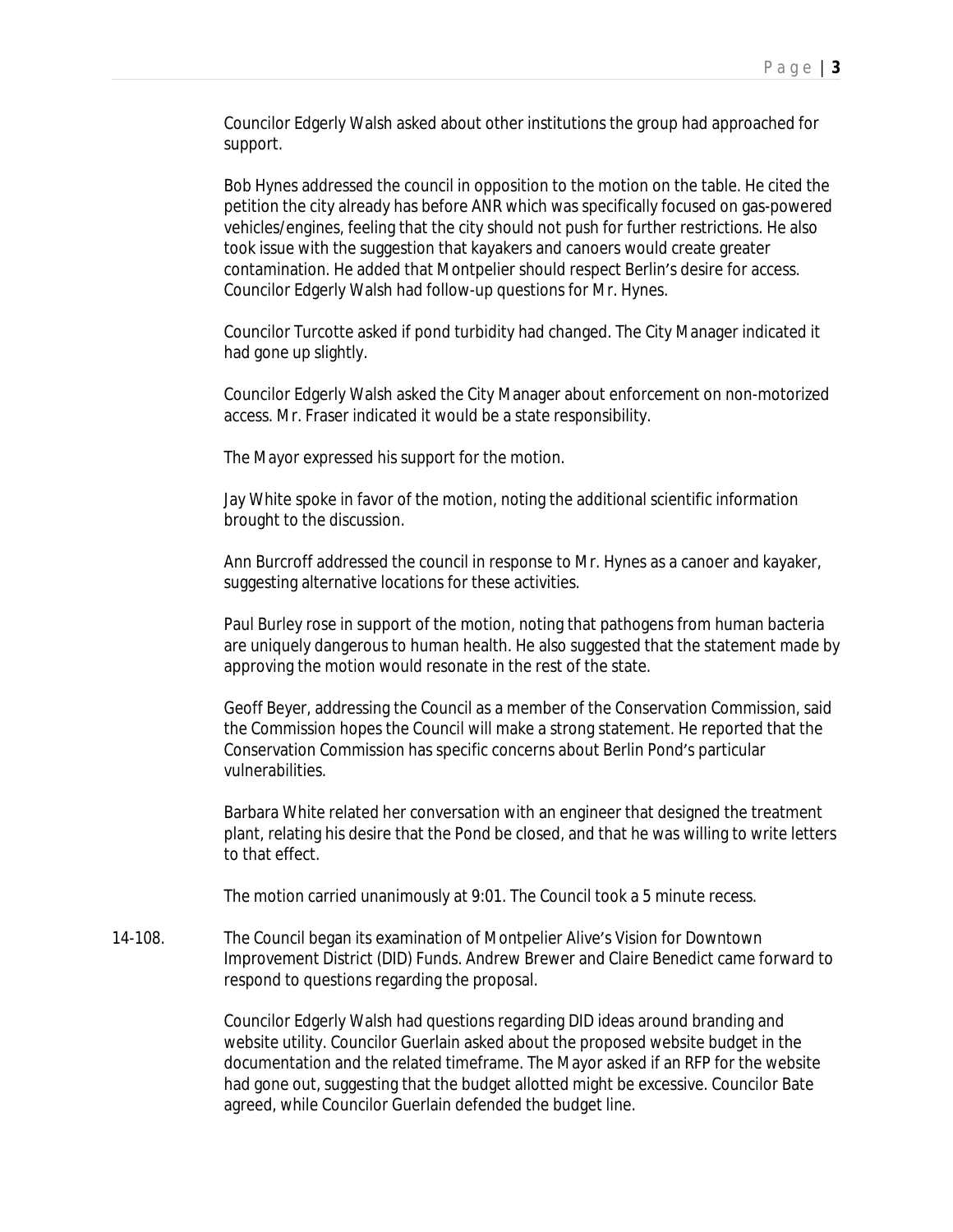Councilor Bate expressed concerns about DID priorities. Councilor Golonka expressed concerns about moving forward too quickly and the potential to lose control of the program once. Mr. Golonka disagreed with the Mayor and Councilor Guerlain about the specific degree of control the council originally envisioned. Councilor Watson felt comfortable going forward, but shared Mr. Golonka's concerns.

The Mayor asked for clarification on what the Montpelier Alive representatives needed from the Council immediately. Councilor Edgerly Walsh helped orient the Montpelier Alive council to the guidelines already on the table, and how the process should proceed. Mayor Hollar presented the needs going forward as a timeline, and other councilors added specifics.

Councilor Guerlain moved the council reaffirm that Montpelier Alive will administer the Downtown Improvement District funds, and that Montpelier Alive should proceedwith the public hearing and the budget building as discussed. Councilor Edgerly Walsh seconded. The motion carried unanimously at 9:44.

14-111. Fire Chief Bob Gowans was joined by Ann Burcroff to review the proposed fireworks ordinance as part of the first public hearing on the ordinance. Ms. Burcroff shared her experiences with fireworks that have landed on her roof (bringing in examples).

> Councilor Watson moved that the second hearing be set for the next meeting. Councilor Edgerly Walsh seconded. The motion carried unanimously at 9:55, and the Mayor closed the 1<sup>st</sup> public hearing.

14-109. Larry Williams of Redstone explained the Carr Lot development public process going forward, and was met with concerns from the Mayor about the schedule. Elizabeth Robechek of the Carr Lot committee offered her input, noting that the first public meeting was particularly important.

> The City Manager suggested an April 30<sup>th</sup> initial meeting date would be adequate time to get the word out.

> Jocelyn Wilschek had questions about the roles/relationships between the different parties involved. The City Manager responded, referencing his memo on the topic. She followed up with a question on the council's timeline.

Councilor Bate suggested the Council stop referring to "Carr Lot" and stick with "1 Taylor Street."

Councilor Edgerly Walsh wondered how the city's development partner would manage the public conversations and keep them on topic. She also suggested incorporating examples of comparable design proposals during discussions. It was noted that others specifically asked that design-specifics not be part of the initial discussions.

14-110. Councilor Guerlain introduced a pair of conceptual proposals for a possible parking and/or housing project in the rear of the Blanchard Lot, and handed it over to Duane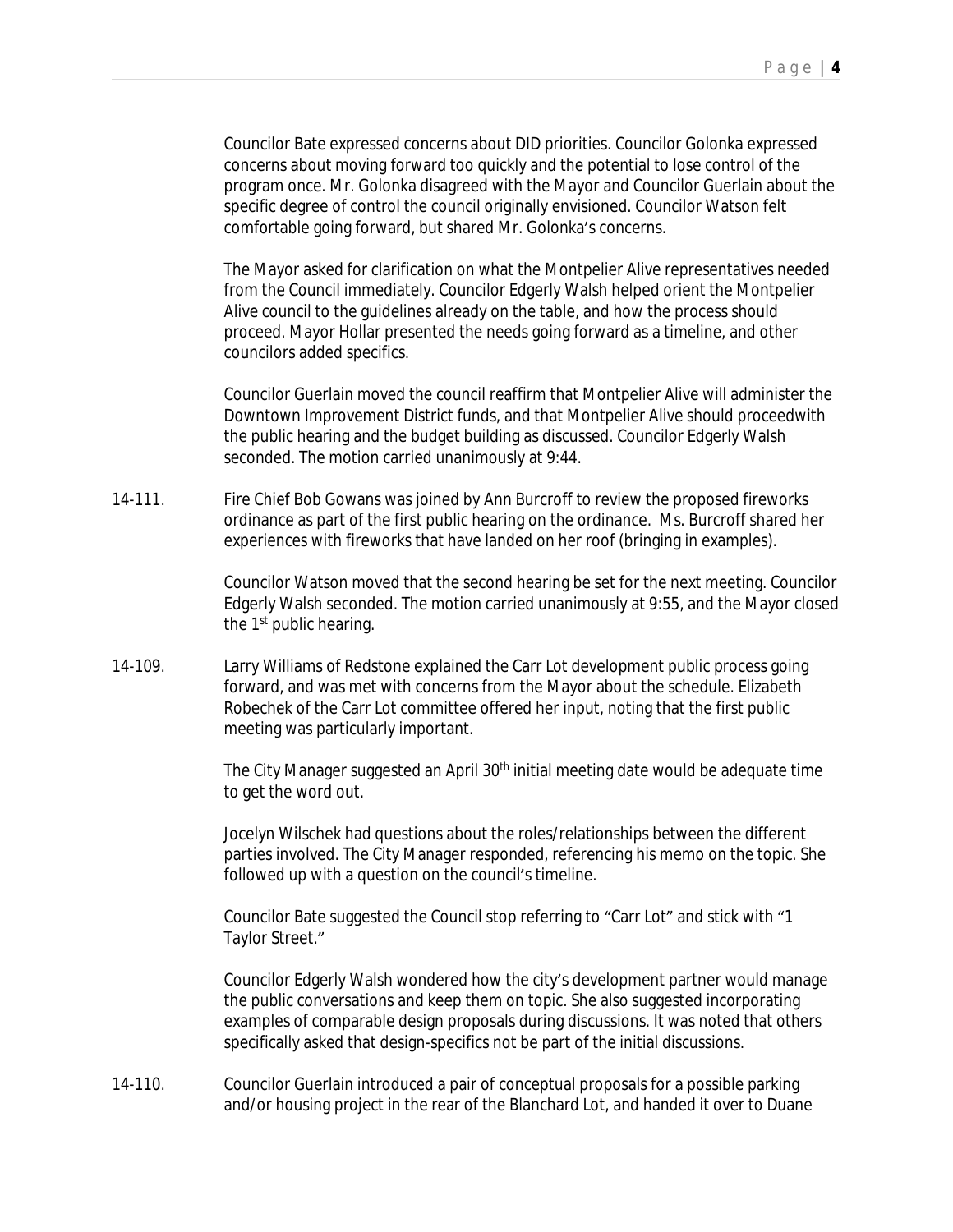Wells, who originated the parking-only proposal. Councilor Guerlain followed with a review of his additional vision of a full parking structure in the space that would include housing. He and Hollar disagreed about the potential interaction/synergy with different developing parking ideas in the city.

Councilor Watson expressed concern about the impact on traffic patterns for Mr. Guerlain's proposal. City Manager Fraser noted that there were many details to be looked at, but the question was whether the Council wanted to examine the idea further.

Councilor Golonka asked about potential restrictions on the park deed that would preclude either project. Parks Director Geoff Beyer believed there were options, so long as the greater park stays intact.

Councilor Edgerly Walsh appreciated the energy and creativity behind the proposals.

Councilor Turcotte addressed questions to Mr. Wells about the parking lot proposal, expressing an appreciation of the overall idea.

Councilor Bate redirected the conversation to one focused on what directions the City Manager needed. A discussion of how to proceed, particularly given the two distinct proposals on the table, followed. Councilors Guerlain and Edgerly Walsh noted that multiple new parking options could clear the streets for pedestrians and bikes. The City Manager noted that such a Blanchard Lot development could begin as a parking lot and develop further later.

Councilor Watson moved that city staff start to look into possibility of a parking lot and a housing structure on the site, exploring costs, feasibility, and limitations relating to the park. Councilor Bate seconded. The motion carried unanimously at 11:02.

14-112. Councilor Bate suggested councilors could be less repetitive in their discussions.

Councilor Watson noted that the Energy Committee was close to a decision on the solar project RFP.

Councilor Guerlain suggested the microphone for public comment be looked at for improvement.

Councilor Golonka noted that March promotional banners were still up.

Councilor Edgerly Walsh noted that the double yellow line down Route 2 near Duncan donuts is misleading, possibly dangerously so.

Councilor Turcotte thanked Guerlain for his Blanchard Lot development idea. He noted the Cherry Blossom festival planned for the weekend of 25<sup>th</sup> at Montpelier High School.

14-114. The City Clerk advised the Councilors to expect to be contacted on several last minute liquor license renewal applications.